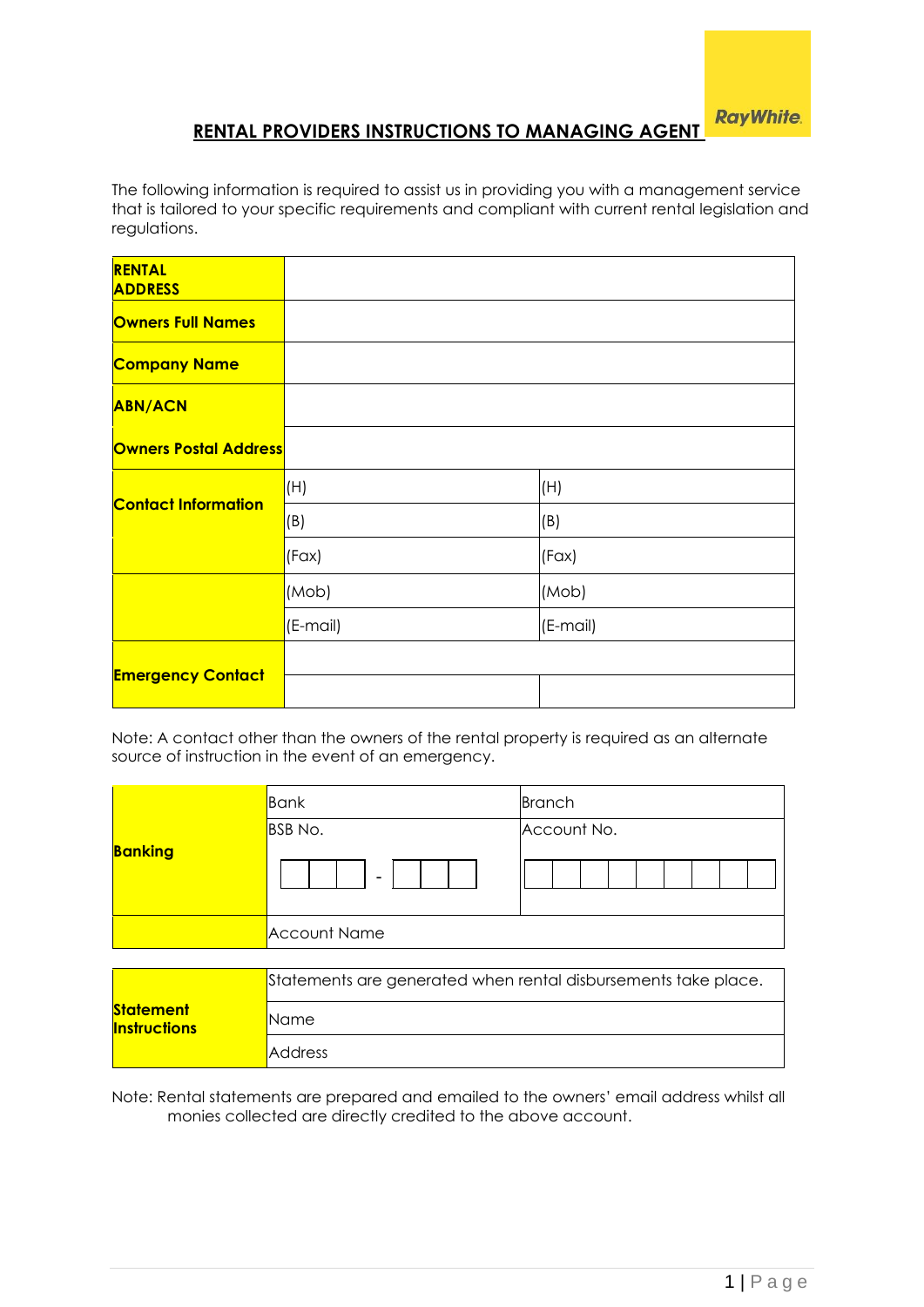## **PROPERTY INFORMATION**

**Owners Corporation Details:** We require a copy of the owner's corporation rules/regulations to include in your lease

| <b>Owners Corporate</b><br><b>Manager</b> | <b>Company</b>  | <b>Contact</b><br>Number |
|-------------------------------------------|-----------------|--------------------------|
|                                           | Contact<br>Name | Plan No.                 |

**Proof of ownership:** We are required to have a copy of one of the following documents on file as proof of ownership. Please select the document you are providing.

| $\mathsf{I} \mathsf{I}$ Title<br>$\Box$ Contract of Sale (fully signed)<br>コ Water Rates<br>I □ Council Rates |  |
|---------------------------------------------------------------------------------------------------------------|--|
|---------------------------------------------------------------------------------------------------------------|--|

**INSURANCE:** We require a copy of your current Residential Rental Provider (Landlord) Insurance policy. Please acknowledge you are sending this to our office by signing at the bottom.

| <b>Insurance</b> | <b>Insurer</b>                |
|------------------|-------------------------------|
|                  | <b>Building Policy No.</b>    |
|                  | Landlord Insurer              |
|                  | Landlord Insurance Policy No. |

**Repairs and Maintenance:** It is a requirement of the Residential Tenancies Act & Regulations (RTA) that all renters are provided with a statement detailing whether or not the agent can carry out urgent repairs. According to the RTA, in the event of an urgent repair, the tenant is authorised to arrange the repairs.

To properly manage your property we require your authorisation to undertake up to \$2,500 of urgent repairs if required.

The Rental Provider/s will always be our first point of contact (or your emergency contact) in the event that repairs are required to the property. In the case of an urgent repair when no one can be contacted, we will arrange for the works to be carried out by one of our team of qualified tradespeople.

| <b>Repairs and</b><br><b>Maintenance</b> | If you have your own preferred tradespeople, please provide the<br>following information: |             |                                   |
|------------------------------------------|-------------------------------------------------------------------------------------------|-------------|-----------------------------------|
|                                          | <b>Trade</b>                                                                              | <b>Name</b> | Telephone & Fax<br><b>Numbers</b> |
|                                          |                                                                                           |             |                                   |
|                                          |                                                                                           |             |                                   |
|                                          |                                                                                           |             |                                   |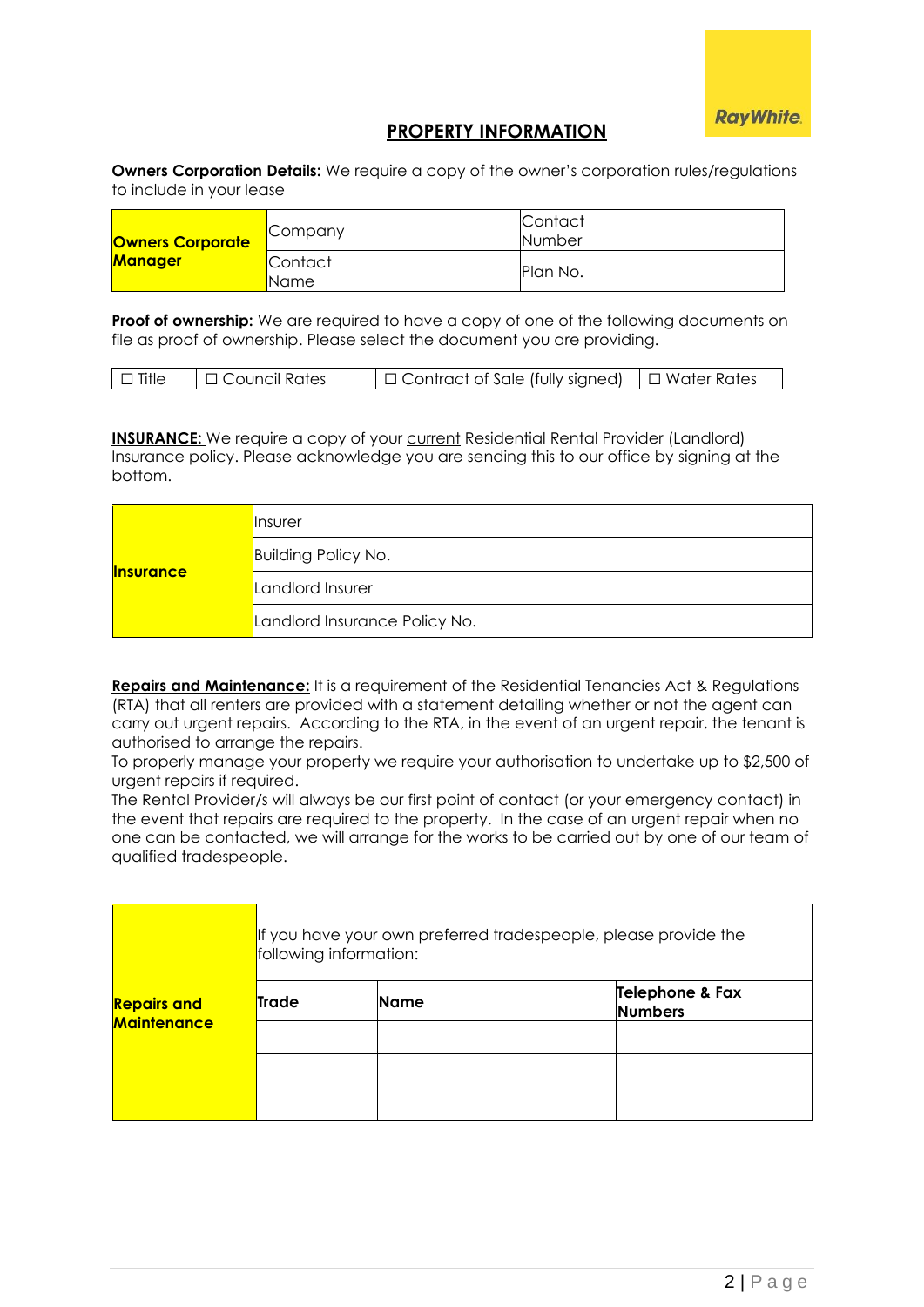## **PROPERTY INFORMATION**

**PHOTOGRAPHY:** Ray White Rosebud recommends that your property is advertised using professional photography to maximize your online presence. All photos provided must be high resolution so that we can feed your property to all property portals.

**INDEMNITY:** All owners agree to indemnify Ray White Rosebud (and all of its employees, partners and contractors), as the managing agent, for any claims made for unpaid repairs or maintenance accounts authorised in accordance with their instructions. I also agree to fully reimburse any advertising expenses incurred in accordance with my instructions in the letting and re-letting of the property.

**SAFETY STANDARDS & SAFETY RELATED INSPECTIONS:** From 29th March 2021, rental providers are required to have smoke alarm, gas and electrical safety inspections carried out at prescribed intervals. Inspections must be conducted by qualified tradespeople and must be conducted to the prescribed standard. A copy of all reports must be kept on file. We have sourced Detector Inspector to undertake these inspections on behalf of all of our rental providers.

#### **As this is a legislated requirement, we are unable to manage any properties that are not opted into this service.**

### **MINIMUM STANDARDS**

**Bathroom Facilities**: Bathroom/s provided with the appropriate amenities, maintained appropriately and in good working order. This includes a washbasin connected to hot and cold water, a shower and/or bath connected to hot and cold water. If a shower is provided, the shower head requires a maximum flow rate of nine litres per minute with a three star water efficiency rating.

**Heating:** Each property requires appropriate heating, maintained and in good working order. You must supply a fixed heater to the main living area with a minimum efficiency rating of two stars. Note: from 1 July 2022, fixed heaters must be energy efficient with a rating of two star and above. Until 1 July 2022, fixed heaters are only required to be in good working order.

**Kitchen Facilities:** Kitchen to be maintained appropriately and in good working order, including a dedicated area for cooking and food preparation. Must include a sink connected to hot and cold water, a working oven and a fully functioning and working cooktop.

**Lighting:** The interior rooms, corridors and hallways of the rented premises are to have access to light, whether natural or artificial, which provides a level of illuminance appropriate to the function or use of those rooms.

**Locks:** All external entry doors must have a functioning deadlock, other than any screen door attached to an external door. If a deadlock is unable to be fitted, the door must be fitted with a locking device that is operated by a key from the outside and may be unlocked from the inside with or without a key.

**Laundry Facilities:** Laundry maintained appropriately and connected to hot and cold water.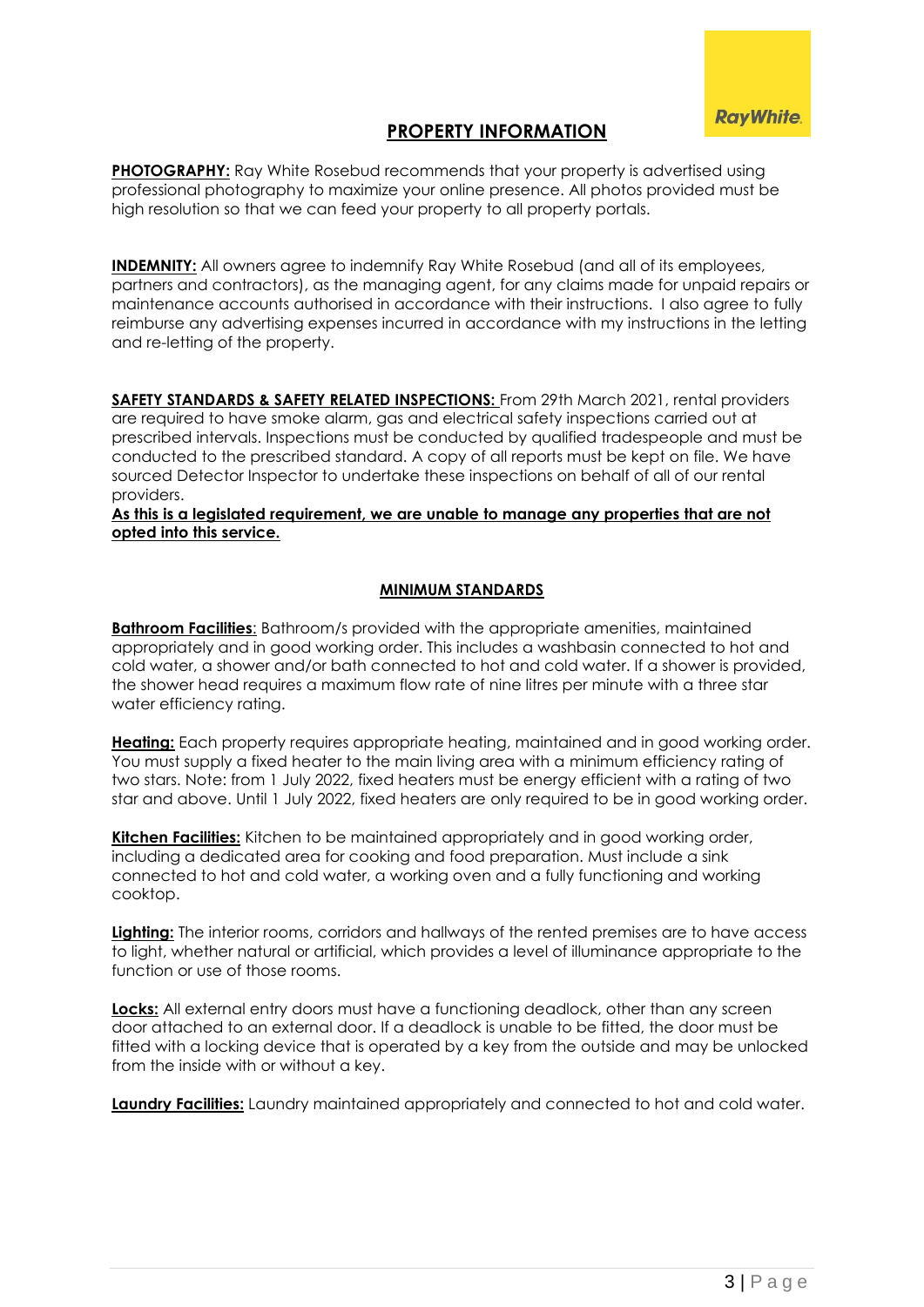## **MINIMUM STANDARDS**

**Mould and dampness:** Each room in the rented premises must be free from mould and damp caused by or related to the building structure.

**Rubbish and Recycling Bins:** A vermin proof rubbish bin and a recycling bin are to be supplied for use by the renter of the rented premises which are provided by local council or compatible with council collection.

**Structural soundness of property:** The property must be structurally sound and weatherproof, including the floors, ceilings, walls, supporting structures (including foundations), doors, stairs, balconies, balustrades and railings. The property must also comply with all statutory obligations in relation to health and safety.

**Toilet Facilities:** Toilet/s provided in appropriate location, maintained and in good working order and connected to either reticulated sewerage or wastewater treatment system.

**Ventilation:** Each habitable room, bathroom, shower room, toilet and laundry must have ventilation that satisfies performance requirements under the Building Code of Australia.

**Windows:** All external windows in the rented premises that are capable of opening must be able to be set in a closed or open position, and must have a functioning latch to secure against external entry.

**Window coverings:** From 29 March 2022, all windows in rooms likely to be used as a bedroom or living area, fitted with the appropriate window covering (curtain or blind), maintained appropriately and in good working order.

**Curtain / blind cords:** All cords attached to window coverings (curtain or blind) must be secured with either a cleat or cord guide

**Electrical Safety:** On and from 29th March 2023, in relation to electrical safety, all power outlets and lighting circuits in the rented premises must be connected to a switchboard-type Circuit Breaker AND a switchboard-type Residual Current Device that comply with the specified standards.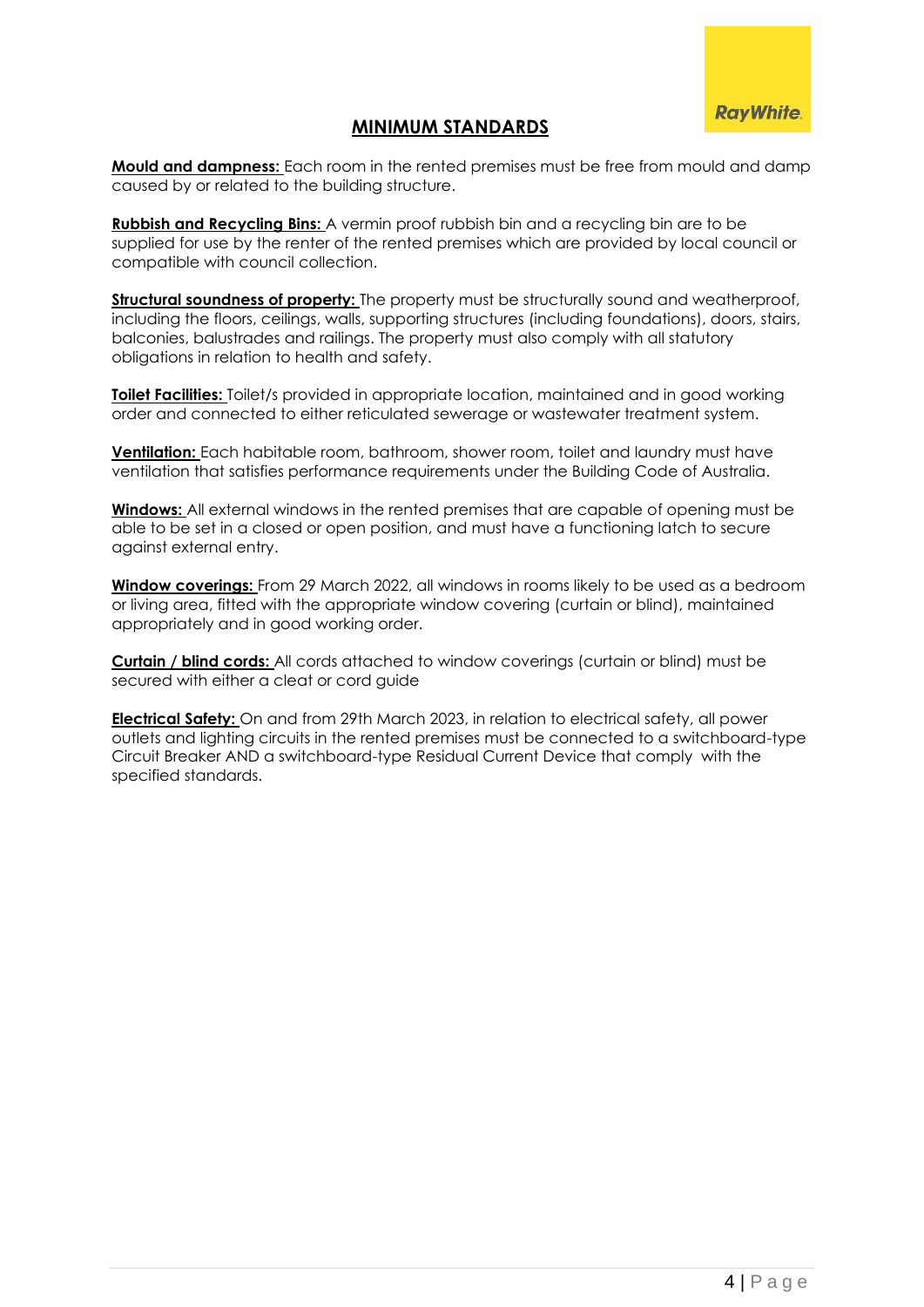

# **DISCLOSURE REQUIREMENTS**

As required by Regulation 16 of the Residential Tenancies Regulations 2021, below is the information a Residential Rental Provider must provide to a Renter prior to a Renter signing a Rental Agreement.

### **Property Address:** \_\_\_\_\_\_\_\_\_\_\_\_\_\_\_\_\_\_\_\_\_\_\_\_\_\_\_\_\_\_\_\_\_\_\_\_\_\_\_\_\_\_\_\_\_\_\_\_\_\_\_\_\_\_\_\_\_\_\_\_\_\_\_\_\_

| 1                       | Does the rented premises comply with the minimum standards?                                                                                                                                                                                                                                                                                                                                                                                                                        | YES/NO                         |
|-------------------------|------------------------------------------------------------------------------------------------------------------------------------------------------------------------------------------------------------------------------------------------------------------------------------------------------------------------------------------------------------------------------------------------------------------------------------------------------------------------------------|--------------------------------|
| $\mathbf{2}$            | Does the rented premises have friable or non-friable asbestos based on<br>an inspection by a suitably qualified person?                                                                                                                                                                                                                                                                                                                                                            | YES/NO                         |
| $\mathbf{3}$            | Is the rented premises known by the residential rental provider to be<br>contaminated because of prior use of the rented premises for the<br>trafficking or cultivation of a drug of dependence in the last five years?                                                                                                                                                                                                                                                            | YES/NO                         |
| 4                       | Is the rented premises part of an embedded electrical network? If so, the<br>ABN and trading name of the embedded network operator, and the<br>contact details, including any phone number and website address of the<br>embedded network operator, and the electricity tariffs and all associated<br>fees and charges that may apply to the customer in relation to the sale of<br>electricity, or where that information can be accessed must be provided.                       | YES/NO                         |
| $5\phantom{1}$          | Is the rented premises or common property known by the residential<br>rental provider to have been the location of a homicide in the last five<br>years?                                                                                                                                                                                                                                                                                                                           | YES/NO                         |
| $\boldsymbol{6}$        | Is the rented premises affected by a building or planning application that<br>has been lodged with the relevant authority, or are the rented premises<br>or common property known by the residential rental provider to be the<br>subject of any notice, order, declaration, report or recommendation<br>issued by a relevant building surveyor, municipal building surveyor, public<br>authority or government department relating to any building defects or<br>safety concerns? | YES/NO                         |
| $\overline{\mathbf{z}}$ | Is the rented premises a registered place? A registered place is typically a<br>heritage listed building.                                                                                                                                                                                                                                                                                                                                                                          | YES/NO                         |
| 8                       | Has there been a repair notice, in the last 3 years, relating to mould or<br>damp in the rented premises caused by or related to the structure?                                                                                                                                                                                                                                                                                                                                    | YES/NO                         |
| 9                       | What is the date of the most recent gas safety check, electrical safety<br>check and pool barrier compliance check (pool/spa only if applicable)?                                                                                                                                                                                                                                                                                                                                  | Date of last<br><b>Service</b> |
| 10                      | Are there any outstanding recommendations from the gas safety check<br>or electrical safety check?                                                                                                                                                                                                                                                                                                                                                                                 | YES/NO                         |
| 11                      | Is there a current domestic building dispute under the Domestic Building<br>Contracts Act 1995 that affects the rented premises?                                                                                                                                                                                                                                                                                                                                                   | YES/NO                         |
| 12                      | Is there a current dispute under Part 10 of the Owners Corporations Act<br>2006 which applies to the rented premises?                                                                                                                                                                                                                                                                                                                                                              | YES/NO                         |
| 13                      | Is there an owners corporation affecting the rented premises? If yes then<br>a copy of the applicable rules must be provided to the renter.                                                                                                                                                                                                                                                                                                                                        | YES/NO                         |